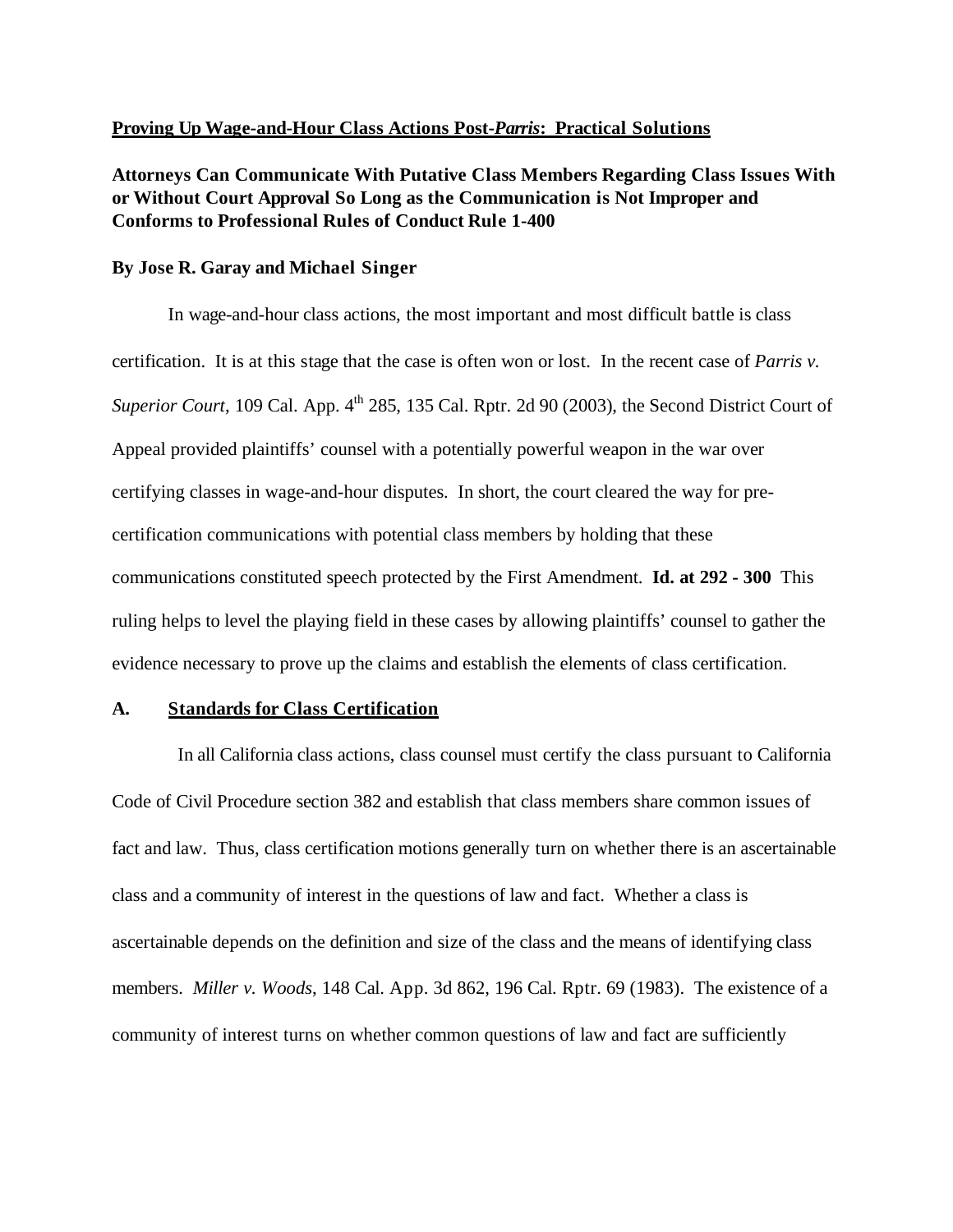pervasive to permit class adjudication. The community-of-interest requirement is satisfied if there are predominate questions of law or fact common to the class, the named plaintiff's claims are typical of those of the class, and the named plaintiff is an adequate representative. *Richmond v*. *Dart Industries Inc.*, 29 Cal. 3d 462, 174 Cal. Rptr. 515 (1983).

## **B. Class Certification Challenges in Wage-and-Hour Claims**

In wage-and-hour class actions, not only do you face the challenge of proving a pervasive practice but also that common issues of fact and law dominate the alleged practice. In any employment litigation, the defense retains a distinct advantage due to its control over employees and documentary evidence. In these cases, class counsel must seek the anecdotal evidence of unnamed class members whose identity is known only to the defendant employer, and these identities are often the subject of fierce discovery battles.

Interest in wage-and-hour class actions largely focuses on misclassification of executive (e.g., Starbucks) and administrative (e.g., Farmers Insurance Co.) employees. Restaurant chains, however, deserve a closer look. Before the enactment of Labor Code section 226.7, the restaurant industry typically ignored the legal requirement that hourly employees be provided 10-minute rest periods and 30-minute meal periods. The liability for failing to provide 30-minute meal periods can bankrupt most chain restaurants.

Consider a restaurant chain operating twenty restaurants in California. Your client, a food server, tells you that employees are not provided meal periods. Furthermore, your client complains that when a customer fails to pay the bill in full, the amount is deducted from her wages. She also says that employees regularly work "off the clock." Both of these practices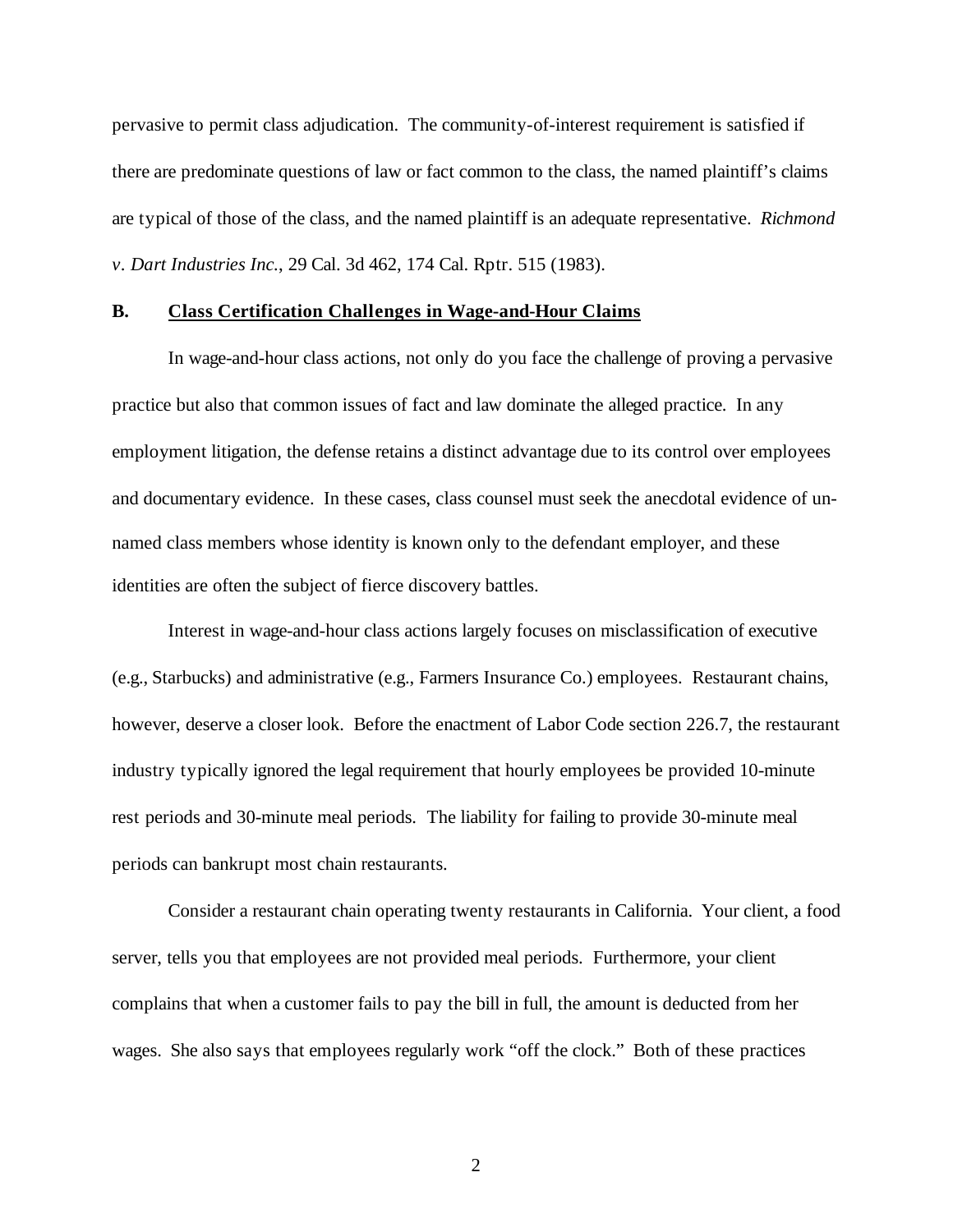violate the California Labor Code. Your client tells you that each restaurant follows a strict business model delineated in manuals that instruct managers and employees on every aspect of the business from how quickly to serve customers to what managers may spend on labor. The fact that each restaurant employs about one hundred employees, ranging from hostesses to cooks, helps you to estimate damages, which can easily reach seven to eight digits. Filing a class claim makes sense under these circumstances.

However, first you must weigh the risks involved in attempting to certify a class when the prevalence of violations on a class-wide basis is uncertain. Unfortunately, your client provides no information concerning whether these violations exist at the other nineteen locations. In any chain business, Labor Code violations could be the product of one rogue manager or district manager thereby limiting the size of the class and raising certification issues. However, upper management may contribute to unlawful activity by pressuring local management to maintain or increase profits by squeezing labor. The practical result is employees must produce more and cut corners—such as work hours not reflected on the time card.

By asking the right questions, you may obtain the information required. First, you must consider which allegations can be proven through documents and which require testimonial support. Then, in light of the fact that class members are not clients until the class is certified, you must determine how written pre-certification notices can be used to investigate whether unlawful practices affect employees on a widespread basis.

# **C. Some Labor Code Violations Can be Proven Through Documents**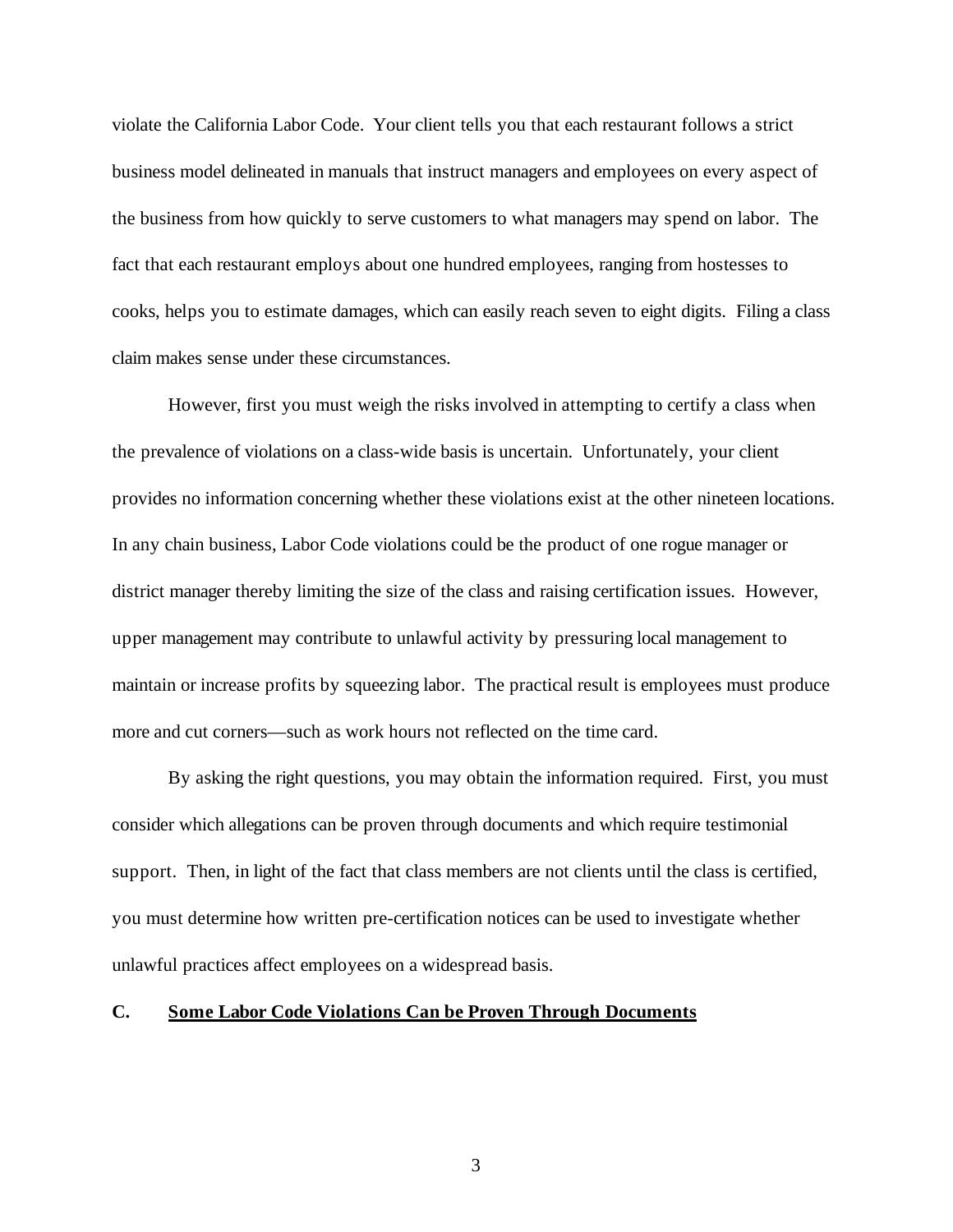Some violations, such as failure to provide a meal period, may appear in the defendant's records. Pursuant to Labor Code sections 226 and 1174, including Industrial Welfare Commission Wage Order 5 (regulation governing restaurants), the employer must maintain a record of when the meal period was actually taken. The records must also be stored for at least three years (I.W.C. Wage Order 5, section 7). Thus, you must first establish whether employees entitled to 30-minute meal periods clock out and back in for the meal period.

Second, you must confirm whether the employer uses a standardized time-keeping system throughout the restaurant. Typically, an employer utilizes basic record keeping such as time cards. The more sophisticated restaurants utilize a point of sale (or "POS") system. Some rely on a magnetized card system in which the employee slides a card or enters an employee ID. Sample time cards from each location are discoverable (including the computer hard disk if hard copies are unavailable).

Regardless of the system, if the employer does not make an entry when employees take a lunch (which is not required if operations cease during the meal period), meeting your burden of proof does not require employee testimony. Assuming the restaurant conforms to the same practice (not recording lunches) at all its locations, obtaining non-merits based certification has come within reach because even a random sampling of time-keeping records will unequivocally show whether employees took a lunch. It will be difficult, but not impossible, for the defendant to overcome the presumption that a meal period was not provided.

With respect to deducting cash shortages from wages, some restaurants will actually record the deductions on the employees' wage statements. Under these circumstances (similar to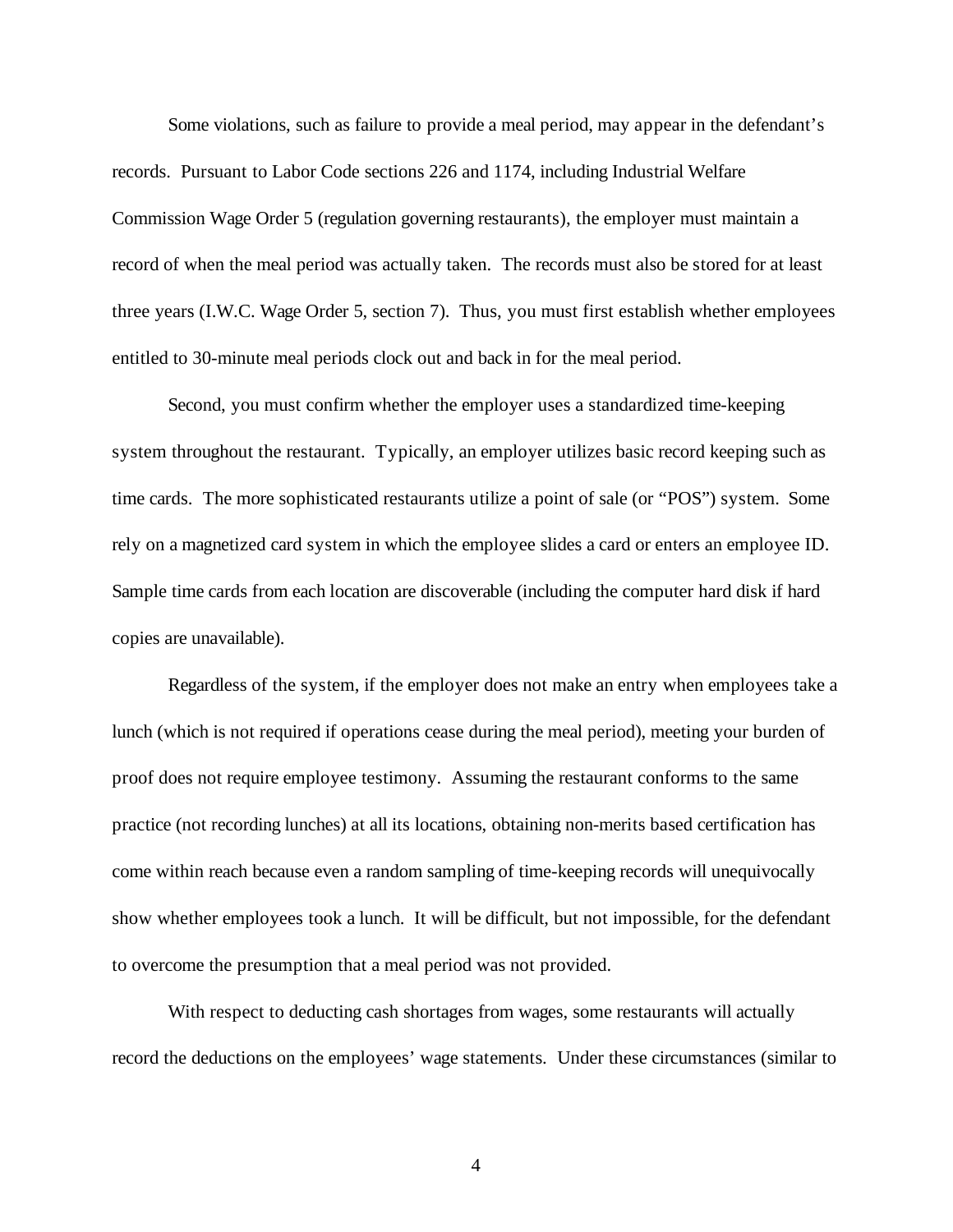meal period violations), written discovery should reveal whether a certifiable common practice predominates.

# **D. Proving Other Violations (Such as Unpaid Hours Worked) May Require Pre-Certification Communications With Employees**

The most difficult violation to prove is "off the clock" or unpaid hours worked. The only way to establish that employees work unpaid hours is to speak with them. Unlike the proverbial overpriced can of soup whose price is a constant, wage-and-hour class actions often lack a consistent singular "pattern and practice" when the defendant operates a chain. This is due to the possibility that practices can vary from location to location.

For example, in *Sav-On v. Superior Court (Rocher)*, 97 Cal. App. 4th 1070, 118 Cal. Rptr. 2d 792, *review granted*, *Sav-On v. S.C.*, 54 P.3d 260, 125 Cal. Rptr. 2d 439 (2002), the defendant defeated certification on appeal by establishing that the putative class lacked common issues of fact. It did so by submitting conflicting declarations regarding the similarities and disparities in job duties of employees classified as exempt managers throughout the *Sav-On* drugstore chain. The employer produced 51 declarations stating that exempt managers performed non-exempt duties more than 50% of the time. Thus, according to the employer, managers were properly classified and overtime was not owed. Further, the employer argued that common issues of fact did not predominate due to the different size of each store, varying sales volume, employee make up and size, variance in store management style, and a host of other variable factors. The court of appeals agreed with the defendant and overturned the trial court's certification of the class.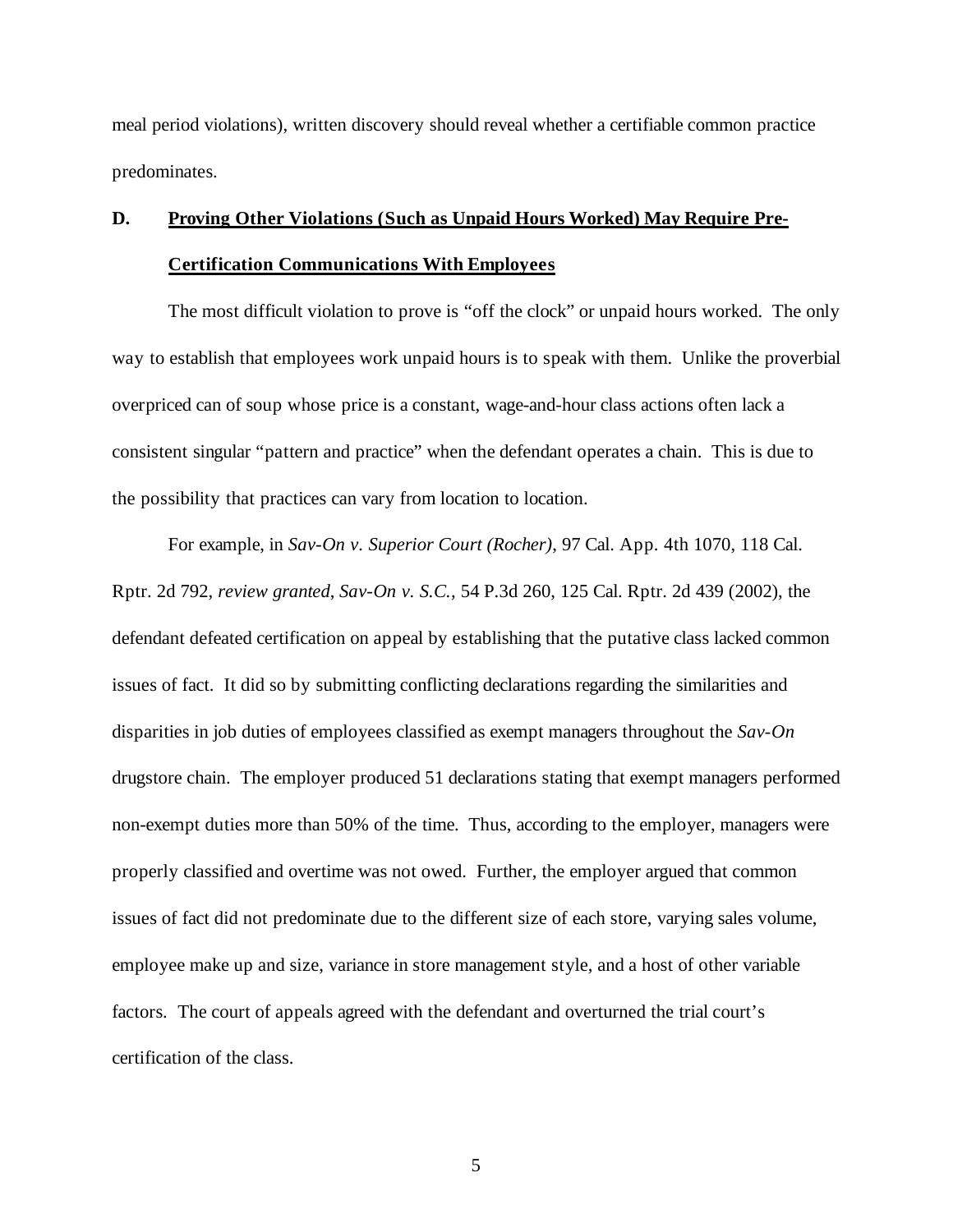However, because the employer-employee relationship inherently retains an element of subtle coercion, the credibility of employer-motivated declarations deserves attention. *NLRB v. Robbins Tire & Rubber Co.*, 437 U.S. 214 (1978). The Ninth Circuit expressed it best when stating, "[t]he danger of witness intimidation is particularly acute with respect to current employees…. Not only can the employer fire the employee, but job assignments can be switched, hours can be adjusted, wage and salary increases held up, and other more subtle forms of influence exerted." *NLRB v. Maxwell*, 637 F.2d 698, 702 (9th Cir.1981). Defendantmotivated declarations tend to be viewed with distrust, but declarations produced by prospective class members (employees) will carry great weight. Some defendants now produce favorable declarations administered by a third party in attempt to bolster the declarations and the methodology by which they were obtained. Under these circumstances, plaintiffs' counsel should alert the court about employees who refuse to offer testimony and who express fear of retaliation (with a protective order if necessary) because refusal to testify can illustrate the chilling effect the defendant holds over the workforce.

This is a fight that class counsel is obligated to wage. California law makes clear that class counsel and the named plaintiffs owe a fiduciary duty to the unnamed class members. *La Sala v. American Sav. & Loan Assn.*, 5 Cal. 3d 864, 97 Cal. Rptr. 849 (1971). The duty is general enough to require counsel to investigate the accuracy of such declarations and to prosecute the class action for the benefit of the un-named class members. Therefore, when alleging an "off-theclock" claim, counsel must investigate and communicate with a representative sampling of employees at all or most locations.

 $\sim$  6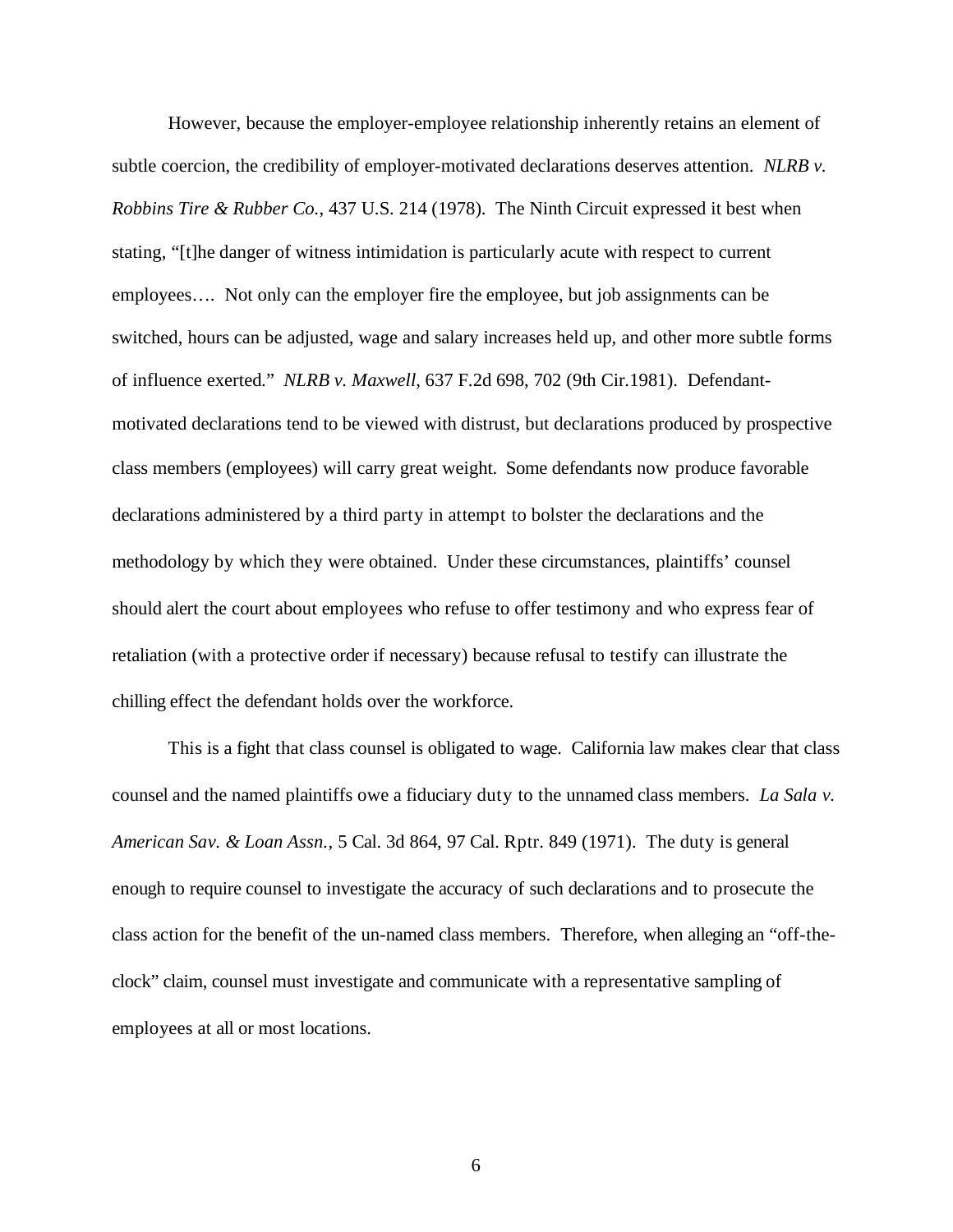## **E.** *Parris* **and Pre-Certification Communications with Potential Class Members**

Prior to May 29, 2003, *Atari Inc. v. Superior Court*, 166 Cal. App. 3d 867, 212 Cal. Rptr. 773 (1986), significantly restricted pre-certification notices to putative class members. Under *Atari*, notices were permissible only if the trial court first examined their content and determined that the notices contained no specific improprieties. Therefore, a motion had to be filed which contained the notice and alerted the defense. The element of surprise was lost under *Atari*.

On May 29, 2003, the 2nd District Court of Appeal, in *Parris v. Superior Court*, 109 Cal. App.  $4^{th}$  285, 135 Cal. Rptr. 2d 90 (2003), ruled that pre-certification communications with potential class members constitutes speech protected by the First Amendment. Therefore, even when class counsel wishes to send written pre-certification notices, prior court approval is not necessary.

The import of *Parris* is worth reviewing. The class representatives in *Parris* moved for orders permitting pre-certification notice to potential class members and for approval of the notice and method of dissemination. Concurrently, they moved to compel responses to interrogatories seeking names and addresses of current and former Lowe's employees, the potential class members to receive the notice. The purpose of the motion was to enable the plaintiffs, with the court's approval, to contact employees and gather corroborating information to confirm that other employees were affected by Lowe's "off the clock" practices, thereby establishing the uniformity sufficient to support a class-certification motion. The trial court denied the motions.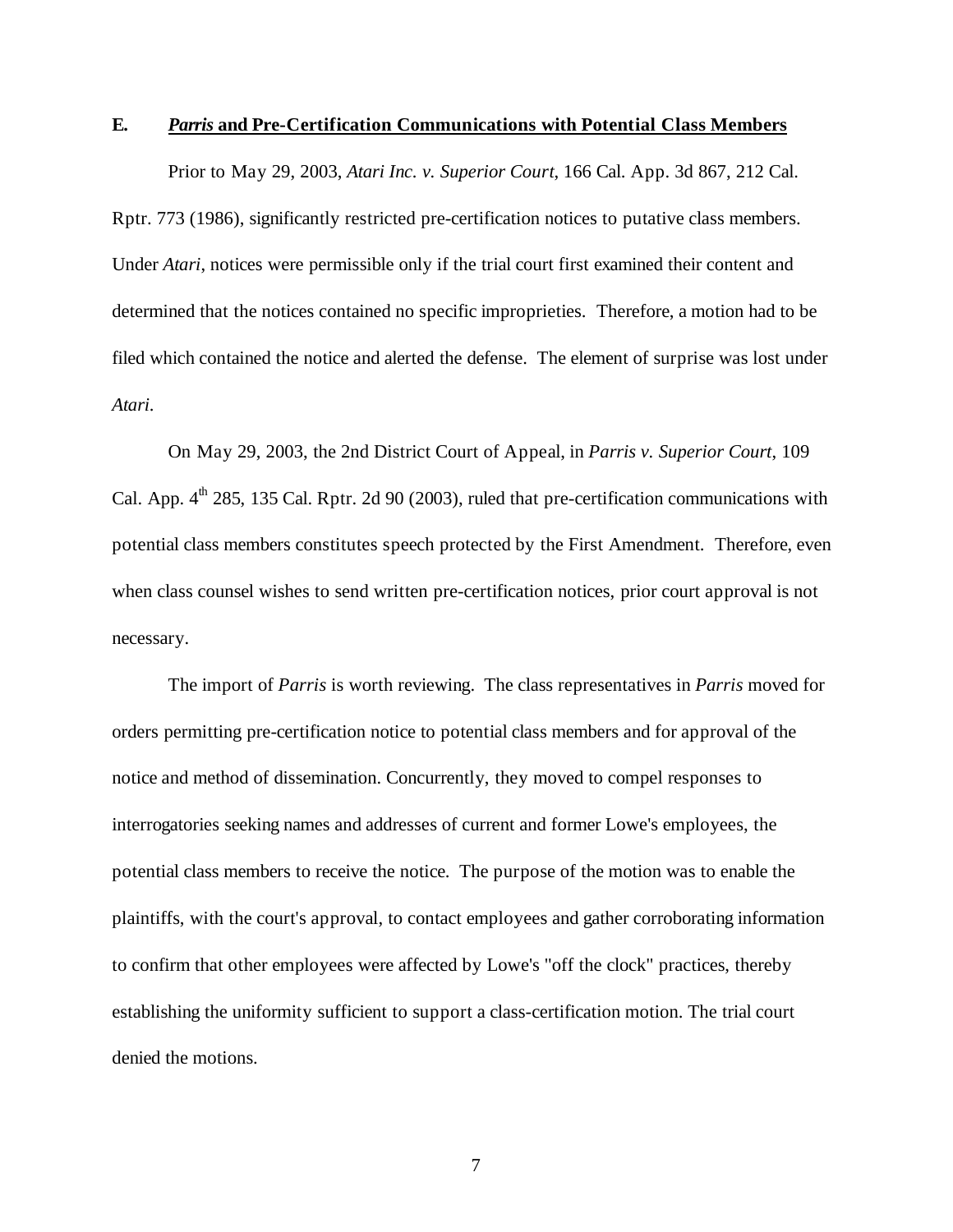The Court of Appeal held that pre-certification communication with potential class members is speech protected by the First Amendment and the California Constitution, requiring no judicial approval. *Parris v. Superior Court*, 109 Cal. App. 4<sup>th</sup> 285 at 290. Consequently, the motion to approve the notice of the action was unnecessary and should have been denied on that ground. *Id. Parris* held that a court may impose restrictions on such communications only when the opposing party seeks an injunction, protective order or other relief and demonstrates "direct, immediate, and irreparable harm." **Id. at 300.** Nonspecific assertions that communications are "unfair," "inaccurate" or "misleading" are insufficient to justify limitations on protected speech in the form of a prior restraint. **Id.**

This is an important holding because, in the authors' experience, almost all motions opposing the discovery of names and addresses and pre-certification notices rely on the conclusory assertions disdained by *Parris*. *Parris* also provides, for the first time, direct guidelines for courts to follow in ruling on motions to compel pre-certification production of names and addresses of potential class members. This information often is the primary means of identifying and contacting absent class members to establish that the violation or practice at issue is affecting others on a widespread basis.

The *Parris* court also noted that "[a]lthough parties are free to communicate with potential class members before class certification, when they seek to enlist the aid of the court in doing so, it is appropriate for the court to consider 'the possibility of abuses in class action litigation.'" **Id. citing** *Gulf Oil Co. v. Bernard,* 452 U.S. 89 (1981) at p. 104, 101 S.Ct. 2193. *Parris* did not delineate any specific "abuses." It did, however, cite *Gulf Oil Co. v. Bernard*,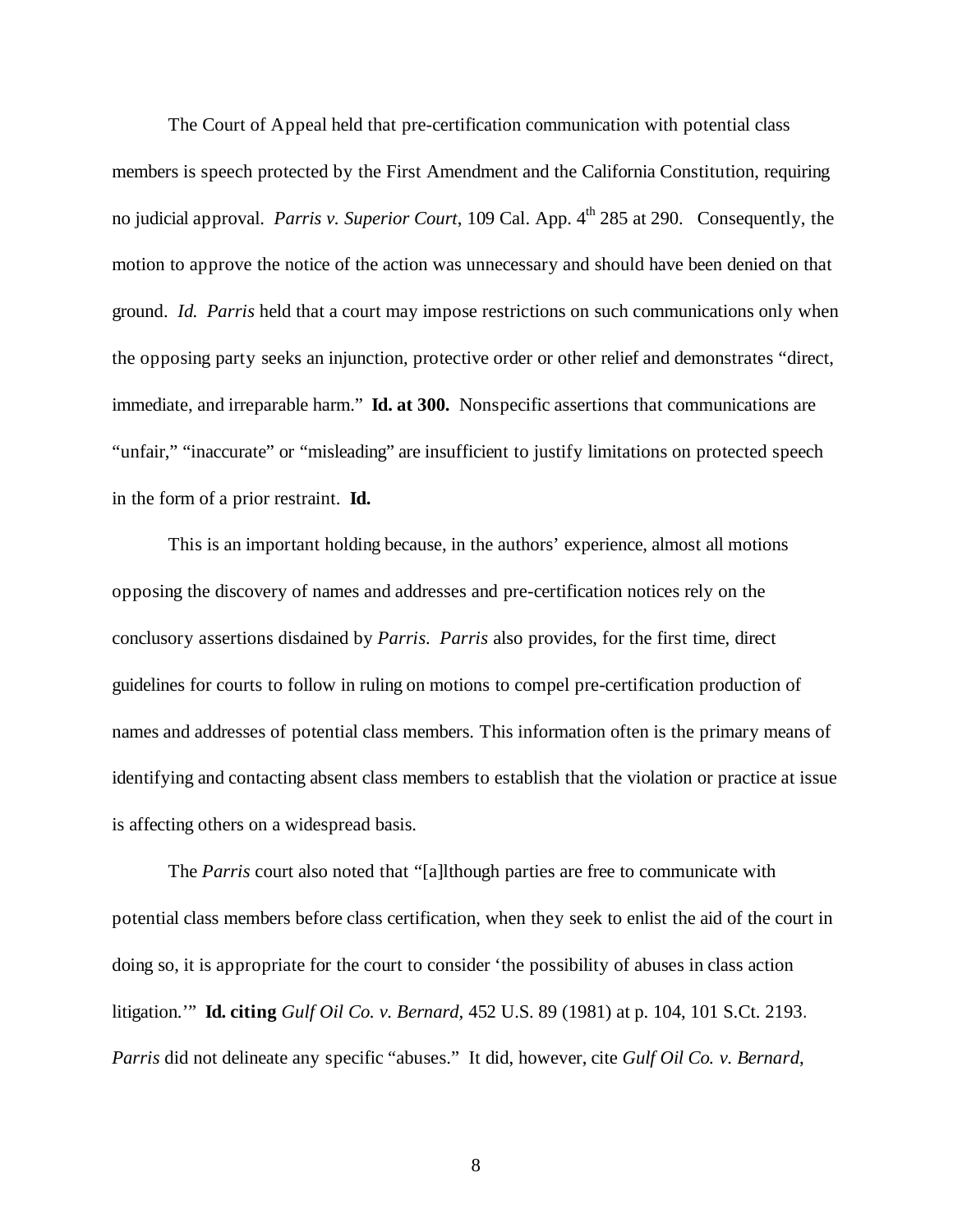supra, which quoted from *Waldo v. Lakeshore Estates Inc.*, 433 F. Supp. 782 (E.D. La. 1977). *Waldo* describes abuses such as "heightened susceptibilities of nonparty class members to solicitation amounting to barratry as well as the increased opportunities of the parties or counsel to 'drum up' participation in the proceeding." The *Gulf Oil* court neglected to define "barratry," but the American Heritage Dictionary of the English Language (4th ed. 2000), defines it as "the offense of persistently instigating lawsuits, typically groundless ones."

As a practical matter, *Parris* reasonably facilitates the class-action process by distinguishing between efforts to drum-up participation in a lawsuit as opposed to compiling an accurate history of employment practices or other experiential information. It confirms the longheld notion that the parties have an absolute right to discovery prior to class certification. *See also Carabini v. Superior Court* (*King*)*,* 26 Cal. App. 4th 239, 31 Cal. Rptr. 2d 520 (1994).

It is challenging for a party moving for class certification to document class-wide common conduct by locating and verifying the experiences of others who similarly are affected. The *Parris* right to communicate without prior approval provides counsel ready access to proposed class members for the purposes of collecting the evidence necessary either to support a class certification motion or to determine that disparities among potential class members indicate that common questions do not predominate.

In order to obtain certification to proceed with a wage-and-hour claim on behalf of employees of all stores, plaintiffs must demonstrate that the employees are, or have been, similarly treated companywide. Motions to compel production of names and addresses often are the key to this process. Once the plaintiffs have obtained contact information – through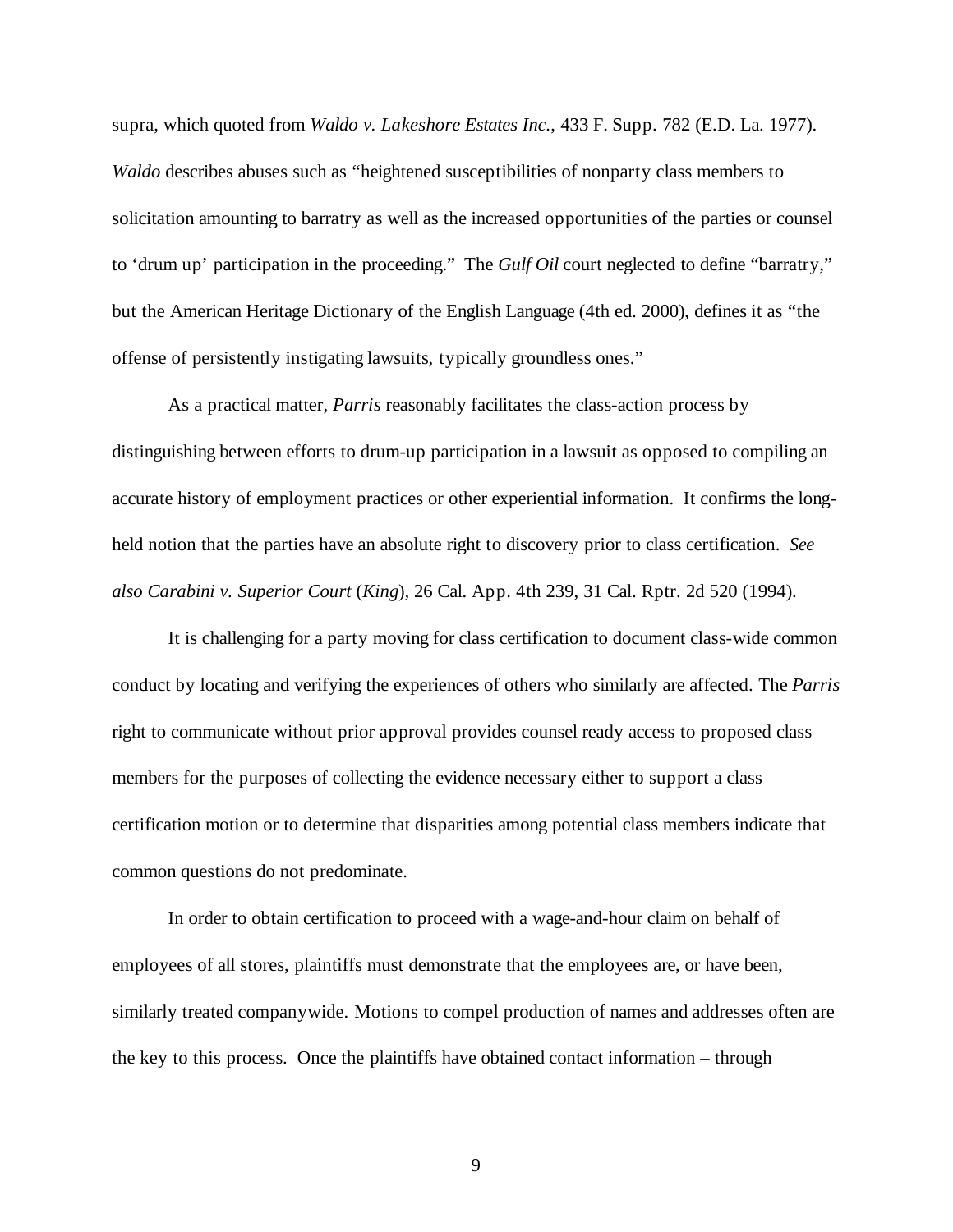cooperative discovery, by an order compelling production of names, addresses and telephone numbers, or through independent means – they can support a certification motion with declarations or deposition testimony documenting the employer's practices at other stores.

Even with this contact information, establishing that common issues of fact and law prevail from location to location can be problematic. For example, how does counsel know that the violations that his client who works in Orange County alleges also occur in a San Francisco location? One method is to hire a private investigator. The propriety of employing private investigators to interview potential class members presents a variety of obstacles. First, some defendants employ thousands of employees making an investigation impracticable, and the very size of the workforce might make a random sampling produce statistically insignificant results. Second, employees often work in unreachable workplaces, such as in a factory with blocked access. Third, even when employees are reachable (such as in a restaurant) they are too busy or unwilling to discuss violations and often are loyal to the employer. Fourth, in a misclassified exempt executive class action, counsel must tread carefully to avoid defense claims of improper communications under Rule of Professional Conduct 2-100. *But see* S*nider v. Superior Court* (*Quantum Productions Inc.*), 113 Cal. App.  $4<sup>th</sup>$  1187, 7 Cal. Rptr. 3d 119 (2003). Fifth, the communication must not run afoul of *Parris* and California Rule of Professional Conduct 1-400 ("Rule 1-400"). Sixth, once the defense discovers class counsel's efforts, a motion for protective order is almost certain to follow as well as accusations of solicitation.

As a result of these, and other strategic and practical risks, sometimes it is best to communicate with potential class members with permission of the court and through a precertification notice. If there is any doubt as to the propriety of the communication, an ethics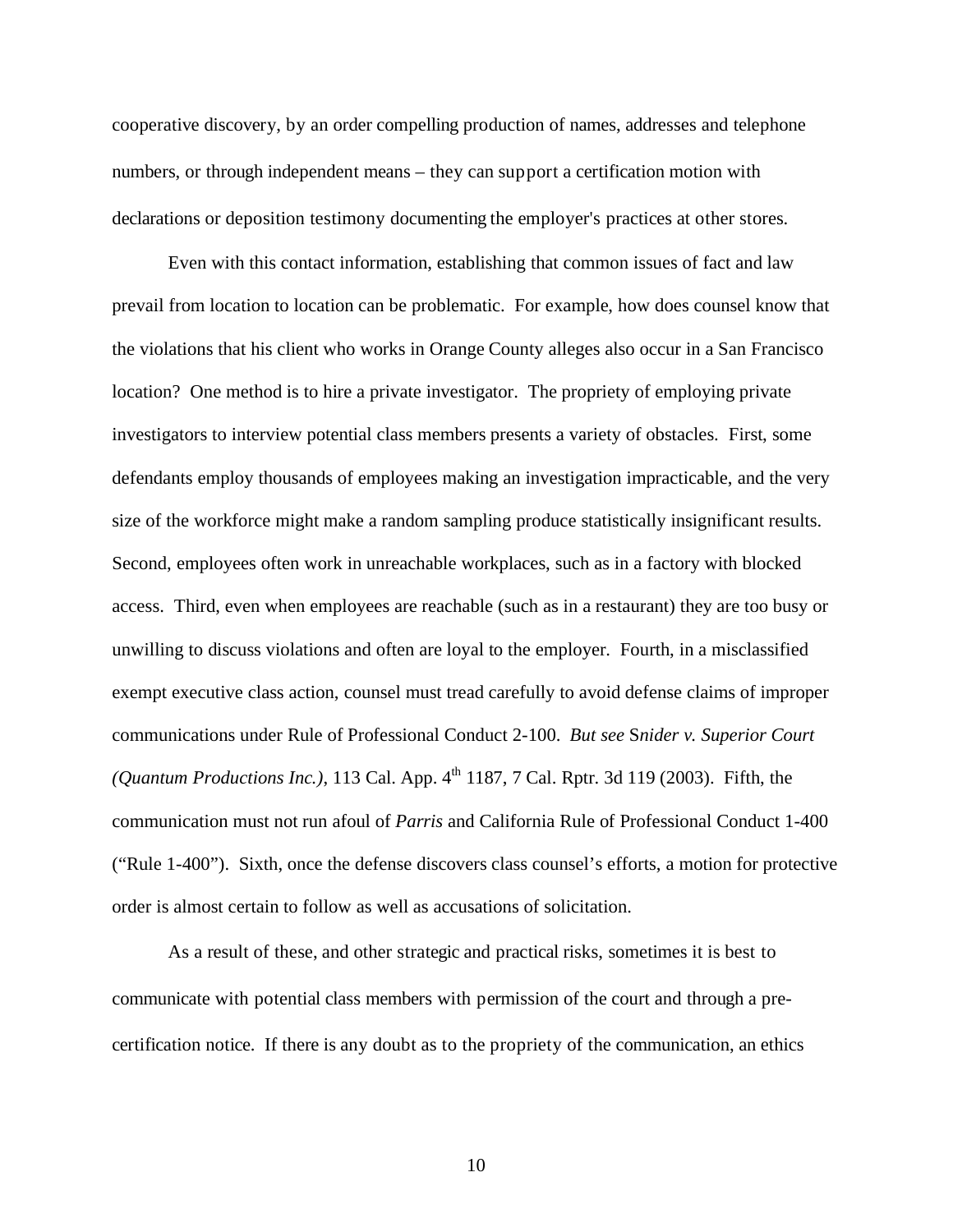expert should be retained, or at least consulted, to review and amend the communication to conform to *Parris* and Rule 1-400. Although Rule 1-400 excludes mailed notices and those protected from abridgement by the U.S. and California Constitutions, judges tend to be protective of the privacy rights of employees and view any pre-certification notice with distrust.

A pre-certification notice should describe in neutral terms that a class action has been filed, but not certified, and that potential class members may call your office with information regarding alleged violations. The notice can also be used to replace a class representative who, for whatever reason, is found to be inadequate. However, a pre-certification notice seeking to replace the named representative will draw closer scrutiny.

## **F. Conclusion**

 $\overline{a}$ 

*Parris*' requirement that the defendant demonstrate "direct, immediate, and irreparable harm" to support a protective order should prevent defendants from disrupting investigative efforts absent true circumstances justifying an interference with free speech.Further, *Parris*' lifting of restrictions on pre-certification communications makes it easier to locate potential class members through dissemination of a pre-certification notice of a pending action, thus obtaining vital information supporting class certification. This is essential, particularly in light of the Supreme Court's recent ruling *Sav-On*. 1

Each wage-and-hour class action presents its own unique set of challenges. When faced with employer-friendly declarations and the need to prove class allegations through the

<sup>&</sup>lt;sup>1</sup> On August 24, 2004 the Supreme Court ruled on Sav-On. The Sav-On Court reconfirms the courts' discretion in making certification decisions based on an evidentiary record containing facts and circumstance of class members' job duties and underscores the need for pre-certification communication with class member prior to moving for certification. *Sav-On Drug Stores, Inc. v. Superior Court***,** 118 Cal.Rptr.2d 792, 2 Cal. Daily Op. Serv. 3470, 2002 Daily Journal D.A.R. 4347 (Cal.App. 2 Dist. Apr 04, 2002) (NO. B152628)